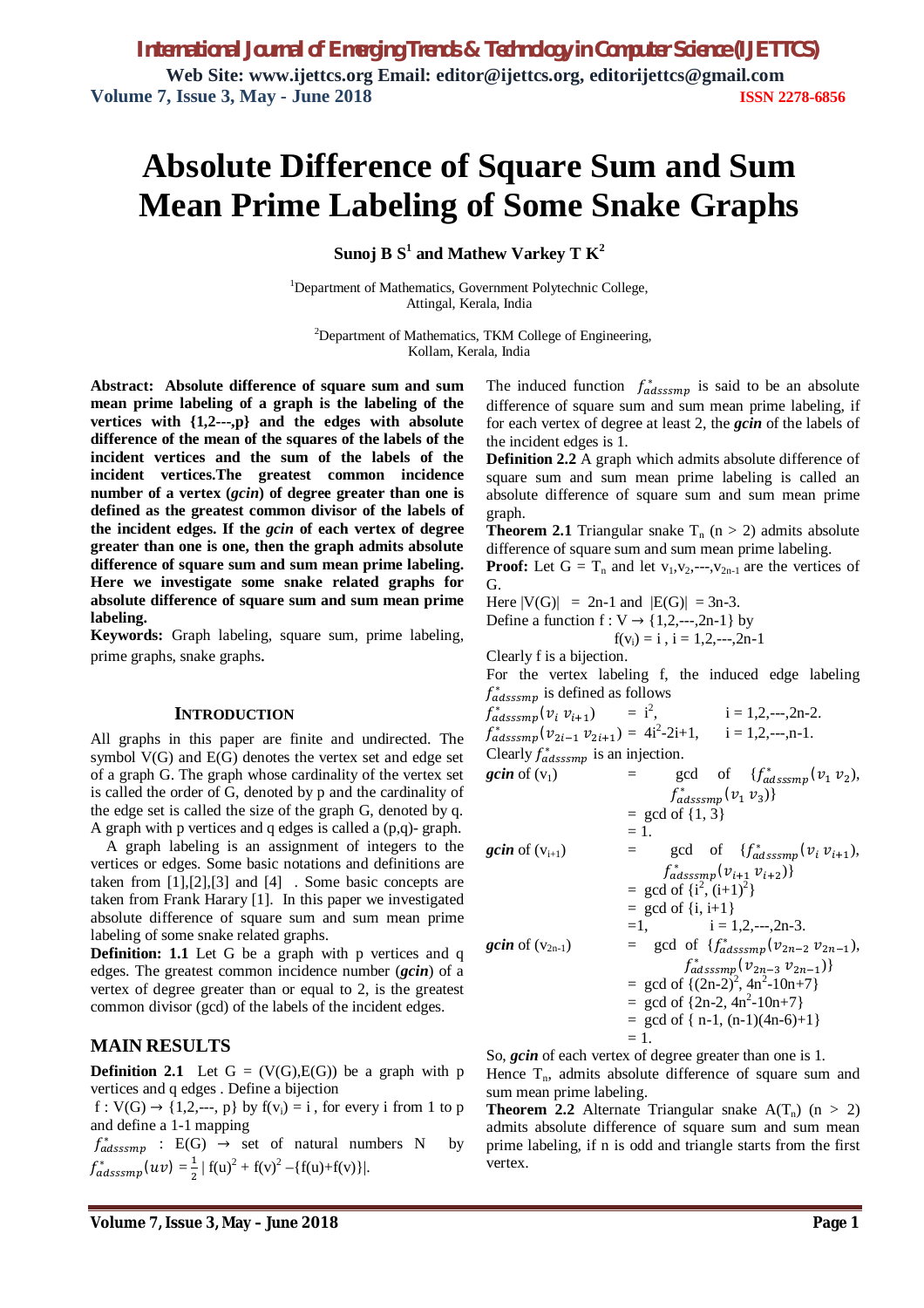## *International Journal of Emerging Trends & Technology in Computer Science (IJETTCS)*

**Web Site: www.ijettcs.org Email: editor@ijettcs.org, editorijettcs@gmail.com Volume 7, Issue 3, May - June 2018 ISSN 2278-6856**

**Proof:** Let  $G = A(T_n)$  and let  $v_1, v_2, \dots, v_{\frac{3n-1}{2}}$  are the vertices of G.

Here  $|V(G)| = \frac{3n-1}{2}$  and  $|E(G)| = 2n-2$ . Define a function  $f: V \rightarrow \{1, 2, \dots, \frac{3n-1}{2}\}$  $\frac{1}{2}$  } by  $f(v_i) = i$ ,  $i = 1, 2, \dots, \frac{3n-1}{2}$ 

Clearly f is a bijection.

For the vertex labeling f, the induced edge labeling  $f_{adsssmp}^*$  is defined as follows

ଶ

 $f_{adsssmp}^*(v_i v_{i+1}) = i^2$  $i = 1, 2, \dots, \frac{3n-3}{2}$  $\frac{1}{2}$ .  $f^*_{adsssmp}(\nu_{3i-2} \nu_{3i}) = 9i^2$  $-9i+3$ ,  $i = 1, 2, \dots, \frac{n-1}{2}$  $\frac{-1}{2}$ .

Clearly  $f_{adsssmp}^*$  is an injection.

$$
gcin of (v1) = gcd of {fadassamp*(v1 v2),\nfadassamp*(v1 v3)}\n= gcd of {1, 3}\n= 1.\ngcin of (vi+1) = gcd of {fadassamp*(vi vi+1),\nfadassamp*(vi+1 vi+2)}\n= gcd of {i2, (i+1)2}\n= gcd of {i, i+1}\n= 1, i = 1,2,...,  $\frac{3n-5}{2}$ .
$$

So, *gcin* of each vertex of degree greater than one is 1. Hence  $A(T_n)$ , admits absolute difference of square sum and sum mean prime labeling.

**Theorem 2.3** Alternate Triangular snake  $A(T_n)$  (n > 3) admits absolute difference of square sum and sum mean prime labeling, if n is even and triangle starts from the first vertex.

**Proof:** Let  $G = A(T_n)$  and let  $v_1, v_2, \dots, v_{\frac{3n}{2}}$  are the vertices of G.

Here  $|V(G)| = \frac{3n}{2}$  and  $|E(G)| = 2n-1$ . Define a function  $f: V \rightarrow \{1, 2, \dots, \frac{3n}{2}\}$  $\frac{3\pi}{2}$  } by  $f(v_i) = i$ ,  $i = 1, 2, \dots, \frac{3n}{2}$ 2

Clearly f is a bijection.

For the vertex labeling f, the induced edge labeling  $f_{adsssmp}^*$  is defined as follows

$$
f_{adsssmp}^{*}(v_{i} v_{i+1}) = i^{2}, \qquad i = 1, 2, \dots, \frac{3n-2}{2}.
$$
  
\n
$$
f_{adasssmp}^{*}(v_{3i-2} v_{3i}) = 9i^{2}-9i+3, \qquad i = 1, 2, \dots, \frac{n}{2}.
$$
  
\nClearly  $f_{adasssmp}^{*}$  is an injection.  
\n
$$
gcin \text{ of } (v_{1}) = gcd \text{ of } \{f_{adasssmp}^{*}(v_{1} v_{2}), f_{adassmp}^{*}(v_{1} v_{3})\}
$$
\n
$$
= gcd \text{ of } \{1, 3\}
$$
\n
$$
= 1.
$$
  
\n
$$
gcin \text{ of } (v_{i+1}) = gcd \text{ of } \{f_{adsssmp}^{*}(v_{i} v_{i+1}), f_{adassmp}^{*}(v_{i} v_{i+2})\}
$$
\n
$$
= gcd \text{ of } \{i, i+1\}
$$
\n
$$
= 1, \qquad i = 1, 2, \dots, \frac{3n-4}{2}.
$$
  
\n
$$
gcin \text{ of } (v_{\frac{3n}{2}}) = gcd \text{ of } \{f_{adsssmp}^{*}(v_{\frac{3n}{2}} v_{\frac{3n-2}{2}}), f_{adsssmp}^{*}(v_{\frac{3n}{2}} v_{\frac{3n-4}{2}})\}
$$
\n
$$
= gcd \text{ of } \{(\frac{3n-2}{2})^{2}, \frac{9n^{2}-18n+12}{4}\}
$$

 $= 1.$ 

So, *gcin* of each vertex of degree greater than one is 1. Hence  $A(T_n)$ , admits absolute difference of square sum and sum mean prime labeling.

**Theorem 2.4** Alternate Triangular snake  $A(T_n)$  (n > 3) admits absolute difference of square sum and sum mean prime labeling, if n is even and triangle starts from the second vertex.

**Proof:** Let  $G = A(T_n)$  and let  $v_1, v_2, \dots, v_{\frac{3n-2}{2}}$  are the vertices of G.

Here 
$$
|V(G)| = \frac{3n-2}{2}
$$
 and  $|E(G)| = 2n-3$ .  
Define a function  $f: V \to \{1, 2, \dots, \frac{3n-2}{2}\}$  by

$$
f(v_i) = i
$$
,  $i = 1, 2, \dots, \frac{3n-2}{2}$ 

Clearly f is a bijection.

For the vertex labeling f, the induced edge labeling  $f_{adsssmp}^*$  is defined as follows

$$
f_{adasssmp}^{*}(v_i v_{i+1}) = i^2, \t i = 1, 2, \t ..., \t \frac{3n-4}{2}.
$$
  
\n
$$
f_{adasssmp}^{*}(v_{3i-1} v_{3i+1}) = 9i^2 - 3i + 1, \t i = 1, 2, \t ..., \t \frac{n-2}{2}.
$$
  
\nClearly  $f_{adasssmp}^{*}$  is an injection.

$$
\begin{array}{lll}\n\text{gcin of (v_{i+1})} & = & \text{gcd of} & \{f_{adsssmp}^*(v_i \, v_{i+1}), \\
& f_{adsssmp}^*(v_{i+1} \, v_{i+2})\} \\
& = & \text{gcd of } \{i^2, (i+1)^2\} \\
& = & \text{gcd of } \{i, i+1\} \\
& = & 1, \qquad \qquad i = 1, 2, \dots, \frac{3n-6}{2} \, .\n\end{array}
$$

So, *gcin* of each vertex of degree greater than one is 1.

Hence  $A(T_n)$ , admits absolute difference of square sum and sum mean prime labeling.

**Theorem 2.5** Alternate quadrilateral snake  $A(Q_n)$  (n > 3) admits absolute difference of square sum and sum mean prime labeling, if n is odd and quadrilateral starts from the first vertex.

**Proof:** Let  $G = A(Q_n)$  and let  $v_1, v_2, \dots, v_{2n-1}$  are the vertices of G.

Here  $|V(G)| = 2n-1$  and  $|E(G)| = \frac{5n-5}{2}$ . Define a function  $f: V \rightarrow \{1, 2, \dots, 2n-1\}$  by  $f(v_i) = i$ ,  $i = 1, 2, \dots, 2n-1$ 

Clearly f is a bijection.

For the vertex labeling f, the induced edge labeling  $f_{adsssmp}^*$  is defined as follows

$$
f_{adsssmp}^{*}(v_{i} v_{i+1}) = i^{2}, \t i = 1, 2, \t ..., 2n-2
$$
  
\n
$$
f_{adsssmp}^{*}(v_{4i-3} v_{4i}) = 16i^{2} - 16i + 6, \t i = 1, 2, \t ..., \t \frac{n-1}{2}
$$
  
\nClearly  $f_{adsssmp}^{*}$  is an injection.  
\n
$$
gcin \text{ of } (v_{1}) = gcd \text{ of } \{f_{adsssmp}^{*}(v_{1} v_{2}), f_{adsssmp}^{*}(v_{1} v_{4})\}
$$
  
\n
$$
= gcd \text{ of } \{1, 6\}
$$
  
\n
$$
gcin \text{ of } (v_{i+1}) = gcd \text{ of } \{f_{adsssmp}^{*}(v_{i} v_{i+1}), f_{adsssmp}^{*}(v_{i+1} v_{i+2})\}
$$
  
\n
$$
= gcd \text{ of } \{i^{2}, (i+1)^{2}\}
$$
  
\n
$$
= gcd \text{ of } \{i, i+1\}
$$
  
\n
$$
= 1, \t i = 1, 2, \t ..., 2n-3.
$$
  
\nSo, *scin* of *scch* vertex of *decens* graph then is 1

So, *gcin* of each vertex of degree greater than one is 1. Hence  $A(Q_n)$ , admits absolute difference of square sum and sum mean prime labeling.

**Volume 7, Issue 3, May – June 2018 Page 2**